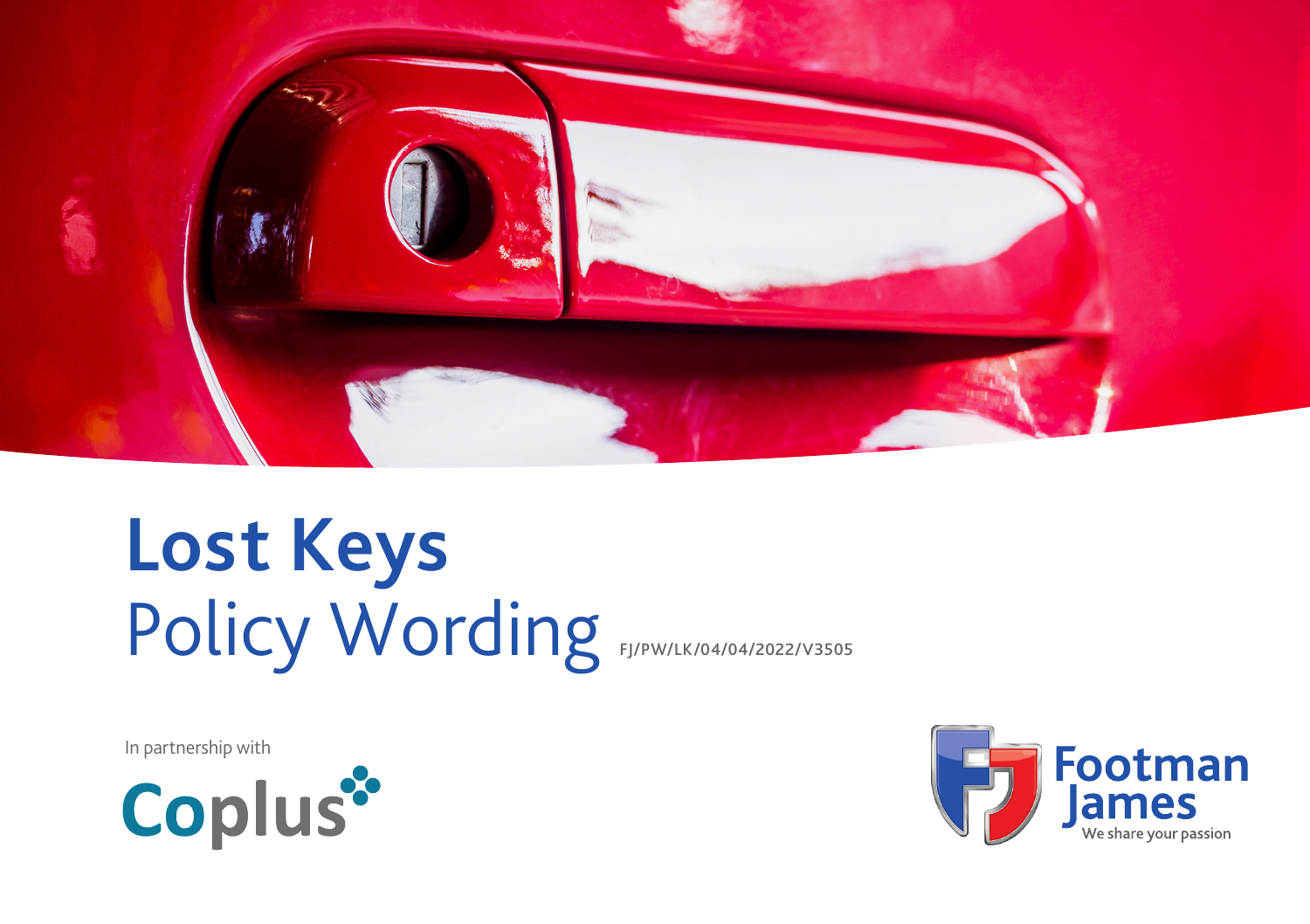

# **Lost Keys** Policy Wording

This policy is arranged by Footman James. Footman James is a trading name of Advisory Insurance Brokers Limited, which is authorised and regulated by the Financial Conduct Authority. Advisory Insurance Brokers Limited's FCA regulated number is 313250. **You** can check this by viewing the FCA website at www.fca.org.uk/register.

This insurance is managed by Motorplus Limited t/a Coplus and underwritten by Astrenska Insurance Limited, whose registered office is at Cutlers Exchange, 123 Houndsditch, London, EC3A 7BU. This insurance is effected in England and is subject to the Laws of England and Wales.

Astrenska Insurance Limited is authorised by the Prudential Regulation Authority and regulated by the Financial Conduct Authority and the Prudential Regulation Authority. Financial services register number 202846. These details can be checked on the Financial Services Register by visiting: www.fca.org.uk or by contacting the Financial Conduct Authority on 0800 111 6768.

Motorplus Limited t/a Coplus are authorised and regulated by the Financial Conduct Authority.

Any reference to '**we**', '**us**' and '**our**' are to the **insurer** named on the schedule.

This is **your** Lost Keys Policy Document. Read this booklet, the Schedule and Certificate of Motor Insurance carefully and keep them in a safe place. If **you** have any questions about any of **your** additional cover insurance documents, contact **your** insurance broker Footman James.

**You** can write to Footman James at:

Footman James, Castlegate House, Castlegate Way, Dudley, West Midlands, DY1 4TA.

# **Important information**

This policy has been offered based on information provided by **you**. If any of this information is incorrect, or changes during the term of **your** policy, please let Footman James know at **your** earliest convenience to ensure that **your** cover remains fully effective and in force.

**You** are required by the provisions of the Consumer Insurance (Disclosure and Representations) Act 2012 to take care to:

- a) supply accurate and complete answers to all the questions **we** or Footman James may ask as part of **your** application for cover under the policy;
- b) to make sure that all information supplied as part of **your** application for cover is true and correct; and
- c) tell Footman James of any changes to the answers **you** have given as soon as possible.

**You** must take reasonable care to provide complete and accurate answers to the questions Footman James ask when **you** take out, make changes to and renew **your** policy. If any information **you** provide is not complete and accurate, this may mean **your** policy is invalid and that it does not operate in the event of a claim or **we** may not pay any claim in full.

This policy must be read together with **your** Insurance Product Information Document, current schedule and certificate of Motor Insurance. These items together form **your** contact of insurance.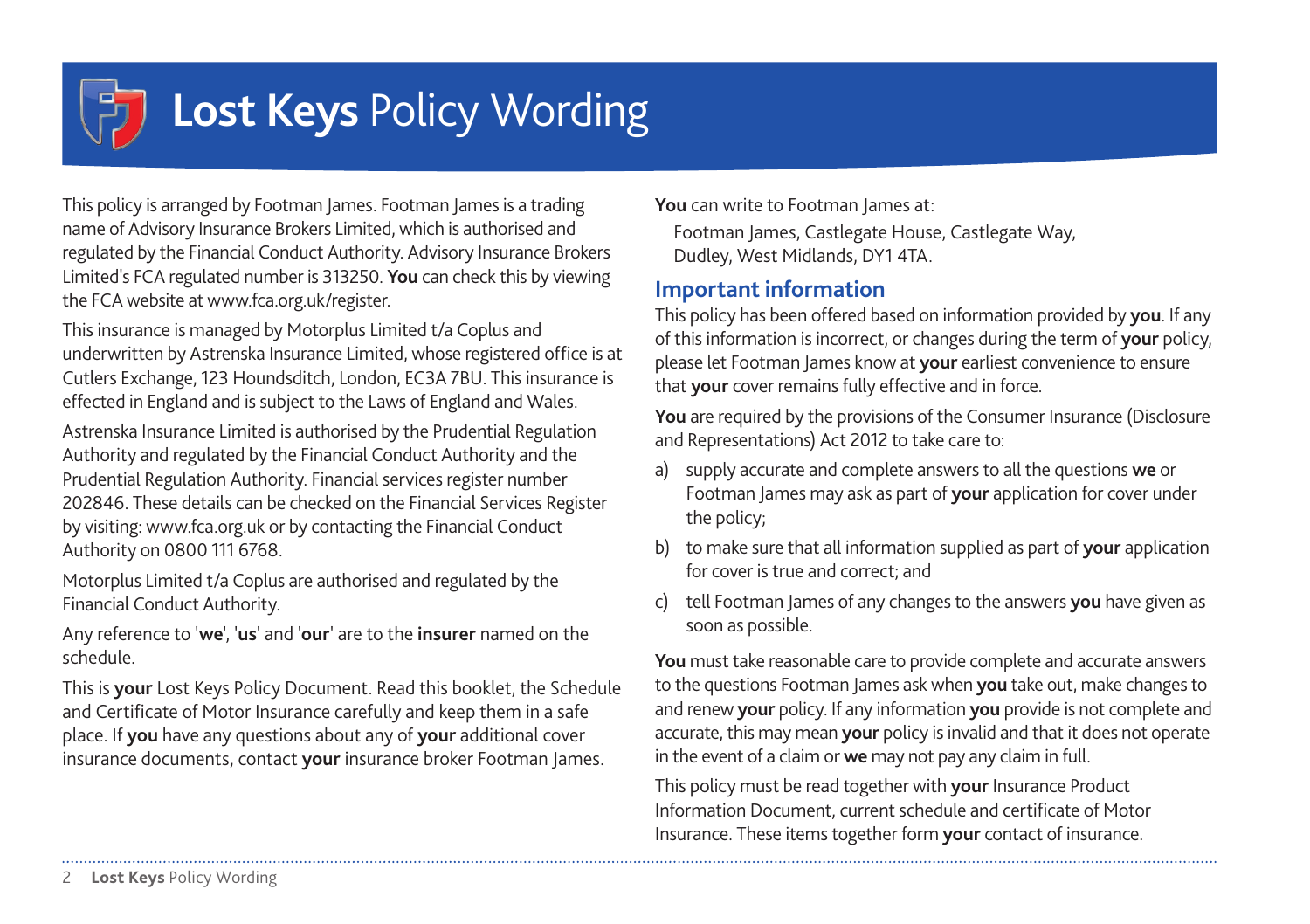

| <b>Important information</b>                        | 2 |
|-----------------------------------------------------|---|
| How to make a claim                                 | 4 |
| How to make a complaint                             | 4 |
| Use of Personal Data - Footman James                | 5 |
| <b>Astrenska Privacy Notice</b>                     | 5 |
| <b>Renewal procedure</b>                            | 7 |
| <b>Choice of law and jurisdiction</b>               | 7 |
| <b>Contracts (Rights of Third Parties) Act 1999</b> | 7 |
| <b>Financial Services Compensation Scheme</b>       | 7 |

| <b>Sanctions</b>              |    |
|-------------------------------|----|
| <b>Use of language</b>        |    |
| <b>Other formats</b>          | 7  |
| <b>Definitions</b>            | 8  |
| Cover                         | q  |
| <b>Safeguarding Your Keys</b> | q  |
| <b>General Conditions</b>     | 10 |
| <b>General Exclusions</b>     | 12 |
|                               |    |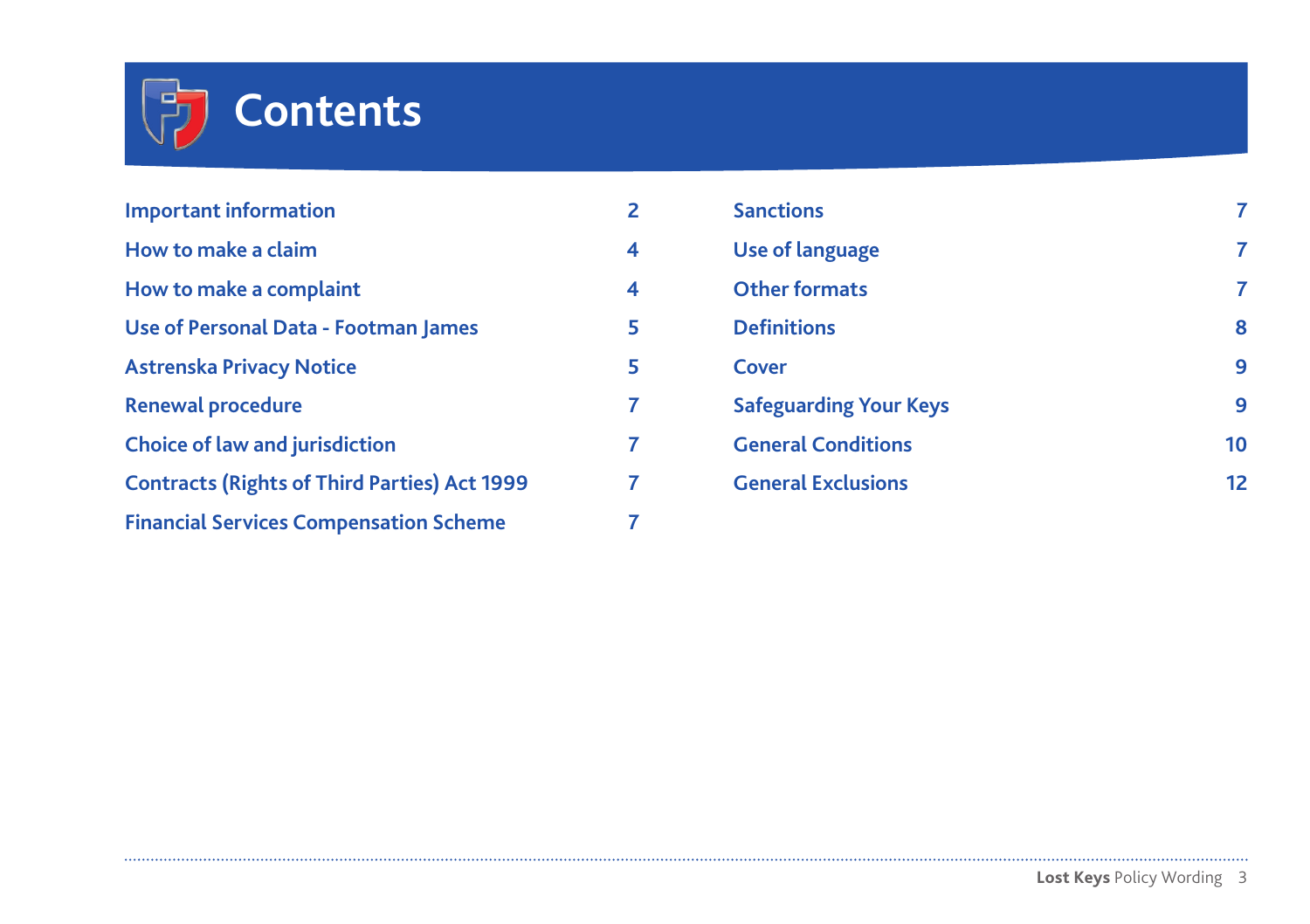## **How to make a claim**

In the event of a claim, please contact **us** as soon as **you** can by giving **us** as much information as **you** can about what has happened to bring about the claim.

Telephone: 0333 241 9574

Email: keyclaims@coplus.co.uk

Or **you** can write to **us** at:

Coplus, Floor 2, Norfolk Tower, 48-52 Surrey Street, Norwich, NR1 3PA.

Claims must be reported to **us** within 30 days of occurrence and if an **insured key** has been stolen it must be reported to the police immediately and a crime reference number obtained.

**Our** claims line is open 24 hours a day, 365 days a year to assist **you**.

In order for **us** to help **you** more efficiently, please quote "KeyBack" in all communications.

# **How to make a complaint**

**We** hope that **you** are completely happy with this policy and the service that **you** receive, however if **you** do have any reason to make a complaint, please contact **us**.

If **your** complaint relates to the sale of this policy, please contact Footman James, Castlegate House, Castlegate Way, Dudley, West Midlands, DY1 4TA or by telephone on 0333 207 6000.

If **your** complaint relates to a claim, please contact **us** at: Coplus, Floor 2, Norfolk Tower, 48-52 Surrey Street, Norwich, NR1 3PA, marked for the attention of the Quality Assurance Manager, or by telephone on 0333 241 9574. It will assist **us** in handling **your** complaint quickly if **you** can please have **your** claims reference available when **you** contact **us**.

If for any reason it is not possible for **us** to reach an agreement, **you** have the right to make an appeal to the Financial Ombudsman Service.

The Financial Ombudsman Service, Exchange Tower, London, E14 9SR.

Telephone: 0800 023 4567 Email: complaint.info@financial-ombudsman.org.uk Website: www.financial-ombudsman.org.uk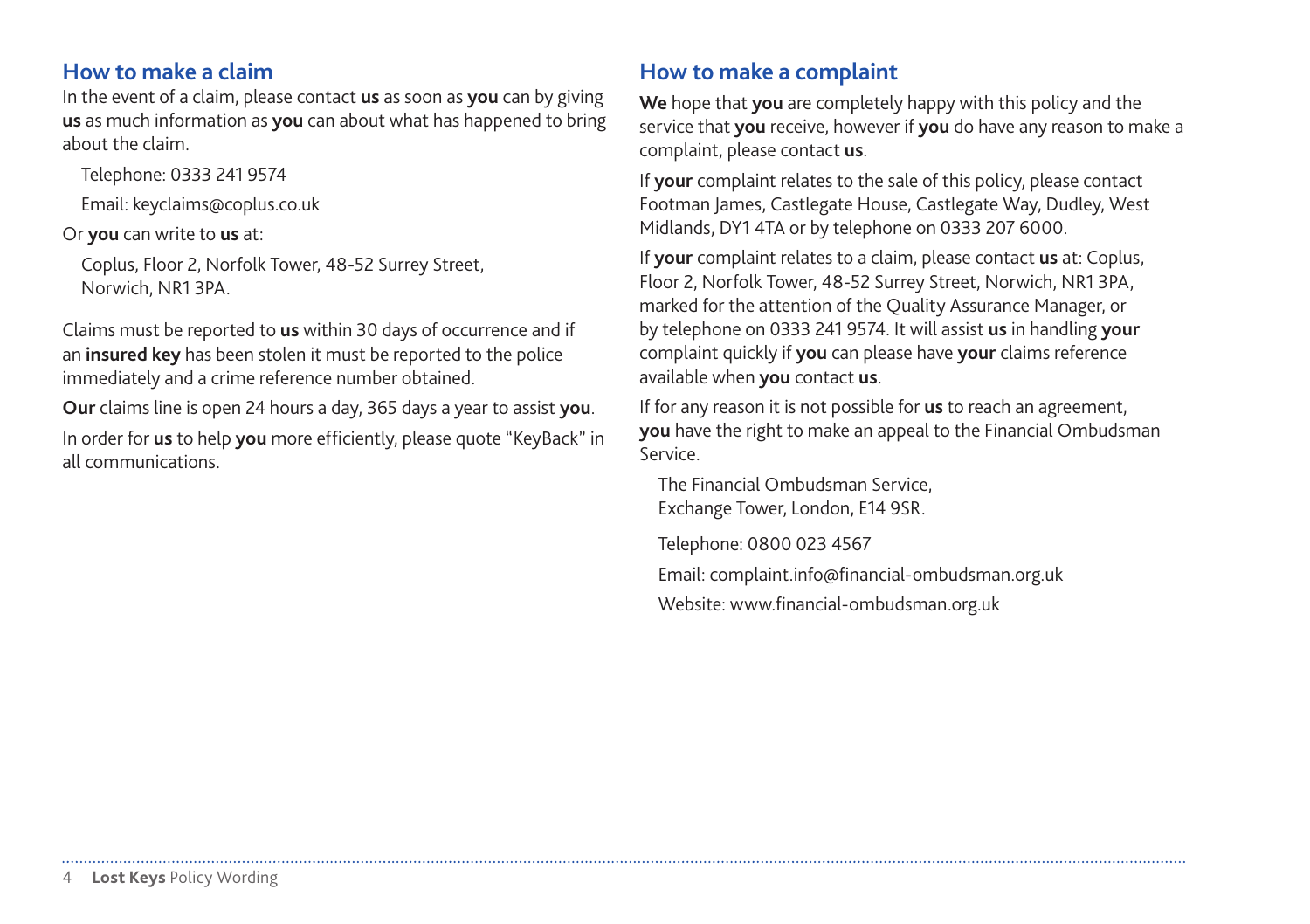#### **Use of Personal Data - Footman James**

#### **All references to WE, US and OUR in this 'Use of personal data section' are to Footman James and Advisory Insurance Brokers Limited as the Data Controller**

Footman James, a trading name of Advisory Insurance Brokers Limited is the Data Controller of the personal data (information) you provide to us. We may share your information within The Ardonagh Group. We will use your personal information to:

- assess and provide the products or services that you have requested
- communicate with you in relation to servicing and administering your product
- develop new products and services
- undertake statistical analysis to help us improve our services and products
- provide additional assistance for these products or services
- notify you of important changes to products and functionality changes to our websites.

Only where you have provided us with consent to do so, we may also from time to time use your information to provide you with details of offers relating to additional products and services from The Ardonagh Group.

We follow strict security procedures in the storage and disclosure of your personal information in line with industry practices.

Further information is included in our Fair Processing Notice full details of which can be found here http://www.towergate.com/fair-processingnotice. This gives you more information on who we are, the types of information we hold, how we use it, who we share it with, how long we keep it for and informs you of certain rights you have regarding your personal information. If you are unable to access this website, we can send the Fair Processing Notice to you at no cost. You can also contact

us for general data protection queries via email to DataProtection@ ardonagh.com or in writing to The Data Protection Officer, care of the office of the Chief Information Officer, The Ardonagh Group, 2 Minster Court, Mincing Lane, London, EC3R 7PD.

# **Astrenska Privacy Notice**

#### **How we use the information about you**

As your insurer and a data controller, we collect and process information about you so that we can provide you with the products and services you have requested. We also receive personal information from your agent on a regular basis while your policy is still live. This will include your name, address, risk details and other information which is necessary for us to:

- Meet our contractual obligations to you;
- issue you this insurance policy;
- deal with any claims or requests for assistance that you may have;
- service your policy (including claims and policy administration, payments and other transactions); and, detect, investigate and prevent activities which may be illegal or could result in your policy being cancelled or treated as if it never existed;
- protect our legitimate interests

In order to administer your policy and deal with any claims, your information may be shared with trusted third parties. This will include members of The Collinson Group, contractors, investigators, crime prevention organisations and claims management organisations where they provide administration and management support on our behalf. Some of these companies are based outside of the European Union where different data privacy laws apply. Wherever possible, we will have strict contractual terms in place to make sure that your information remains safe and secure.

We will not share your information with anyone else unless you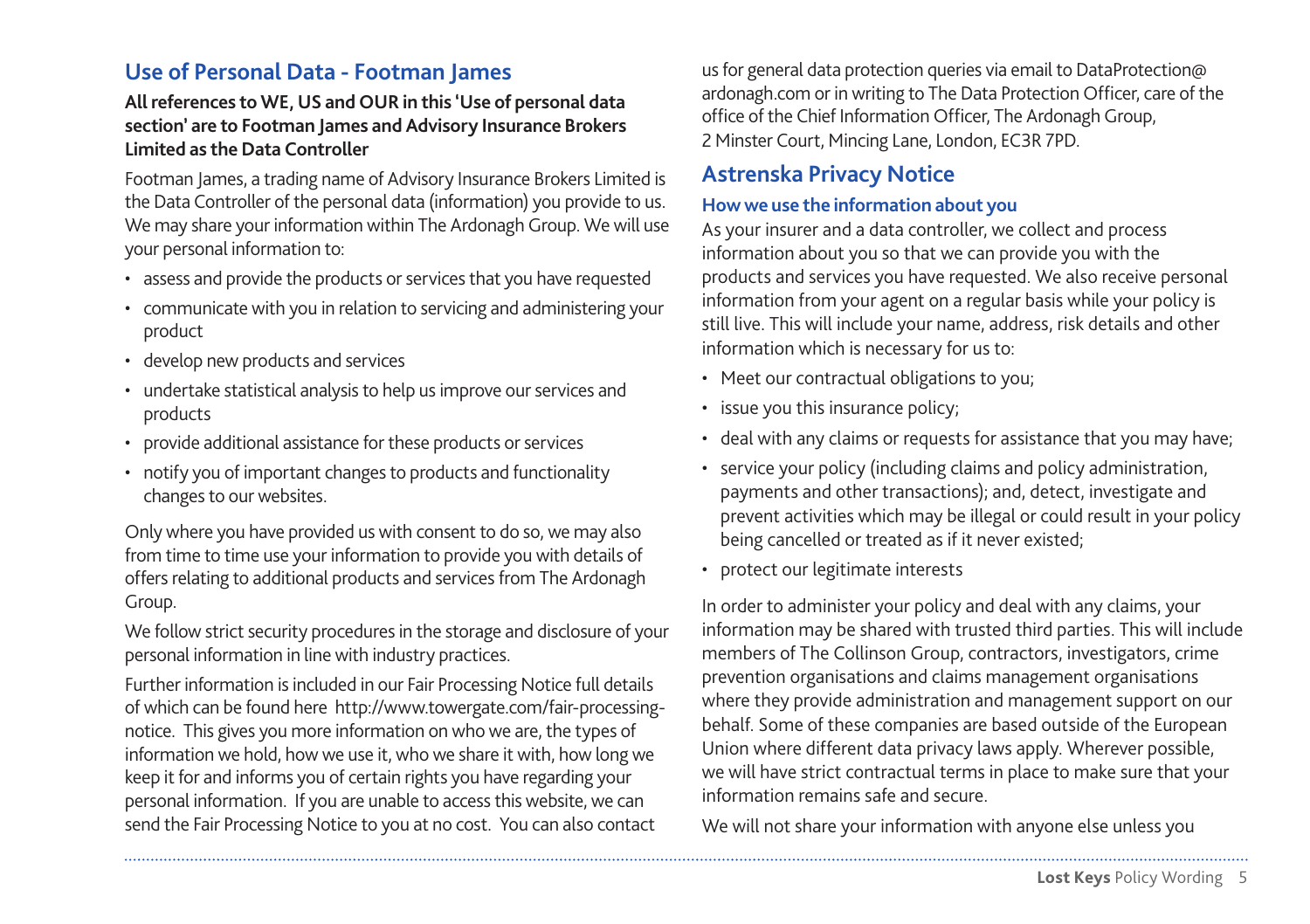agree to this, or we are required to do this by our regulators (e.g. the Financial Conduct Authority) or other authorities.

The personal information we have collected from you will be shared with fraud prevention agencies and databases who will use it to prevent fraud and money-laundering and to verify your identity. If fraud is detected, you could be refused certain services, finance, or employment. Further details of how your information will be used by us and these fraud prevention agencies and databases, and your data protection rights, can be found by visiting www.cifas.org.uk/fpn and www.insurancefraudbureau.org/privacy-policy.

#### **Processing your data**

Your data will generally be processed on the basis that it is:

- necessary for the performance of the contract that you have with us;
- is in the public or your vital interest; or
- for our legitimate business interests.

If we are not able to rely on the above, we will ask for your consent to process your data.

#### **How we store and protect your information**

All personal information collected by us is stored on secure servers which are either in the United Kingdom or European Union. We will need to keep and process your personal information during the period of insurance and after this time so that we can meet our regulatory obligations or to deal with any reasonable requests from our regulators and other authorities. We also have security measures in place in our offices to protect the information that you have given us.

#### **How you can access your information and correct anything which is wrong**

You have the right to request a copy of the information that we hold about you. If you would like a copy of some or all of your personal information, please contact us by email or letter as shown below:

Email address: data.protection@collinsongroup.com

Postal Address: Cutlers Exchange, 123 Houndsditch, London EC3A 7BU

This will normally be provided free of charge, but in some circumstances, we may either make a reasonable charge for this service or refuse to give you this information if your request is clearly unjustified or excessive.

We want to make sure that your personal information is accurate and up to date. You may ask us to correct or remove information you think is inaccurate. If you wish to make a complaint about the use of your personal information, please contact our Complaints manager using the details above. You can also complain directly to the Information Commissioner's Office (ICO). Further information can be found at https://ico.org.uk/.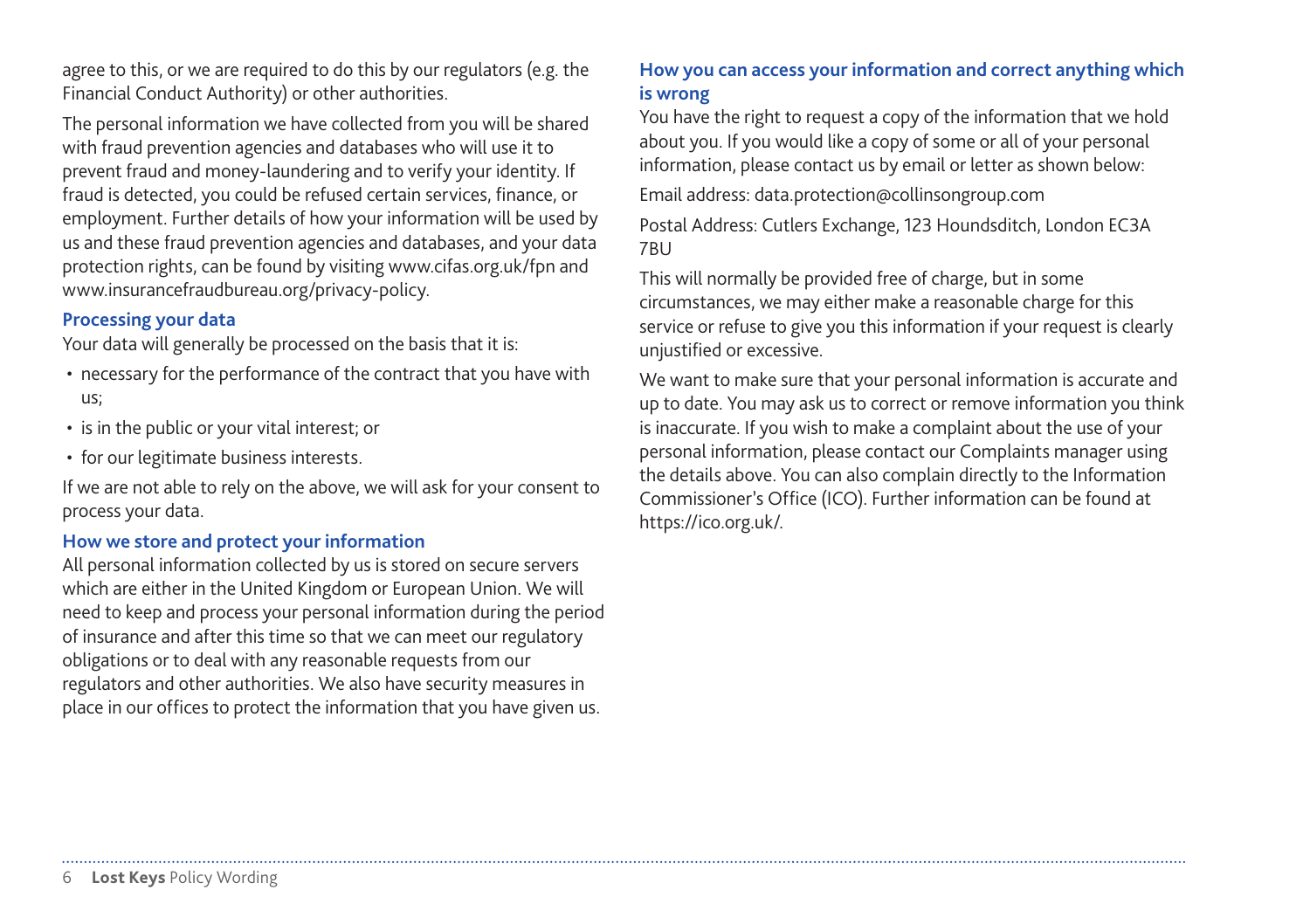#### **Renewal procedure**

The term of **your** Lost Keys policy is stated on **your** schedule and this policy will end as on the expiry date unless **you** renew **your** policy. If **you** wish to renew this insurance, please contact **Footman James** who will be able to discuss **your** requirements.

#### **Choice of law and jurisdiction**

Unless otherwise agreed in writing, the law of England and Wales will apply to the contract or if at the date of contract, **you** are a resident of Scotland, Northern Ireland, Channel Islands or the Isle of Man, in which case the law for that country will apply.

Unless otherwise agreed in writing, the courts of England and Wales, or the country in which **your** main residence is situated will have jurisdiction for hearing and determining any litigation arising out of or in connection with any disputes regarding the interpretation of this policy.

#### **Contracts (Rights of Third Parties) Act 1999**

The terms of this policy are only enforceable by the named **insured**. A person who is not a named **insured** has no rights under the Contracts (Rights of Third Parties) Act 1999 to enforce any term of this policy but this does not affect any right or remedy of a third party, which exists or is available apart from that Act.

#### **Your Agreement with Others**

This contract of insurance is personal to **you** the policyholder, and the **insurer**.

**We** will not be bound by any agreement between **you** and **your** appointed representative, or **you** and any other person or organisation.

**You** may not assign any of the rights under this policy without the **insurer's** express prior written consent.

#### **Financial Services Compensation Scheme**

Astrenska Insurance Limited is covered by the Financial Services Compensation Scheme. **You** may be entitled to compensation from the scheme in the event that Astrenska Insurance Limited cannot meet its obligations. This depends on the type of insurance and the circumstances of the claim. Most insurance contracts are covered for 90% of the claim with no upper limit. **You** can obtain further information about compensation scheme arrangements from the FSCS by visiting www.fscs.org.uk.

#### **Sanctions**

**We** shall not provide cover or be liable to pay any claim or other sums, including return premiums, where this would expose **us** to any sanction, prohibition or restriction under United Nations resolutions, asset freezing or trade or economic sanctions, laws or regulations of the European Union, United Kingdom, and/or all other jurisdictions where we transact business.

#### **Use of language**

For the purposes of this insurance contract the language used will be English.

#### **Other formats**

If **you** require this document in any other format, please do not hesitate to contact **us**.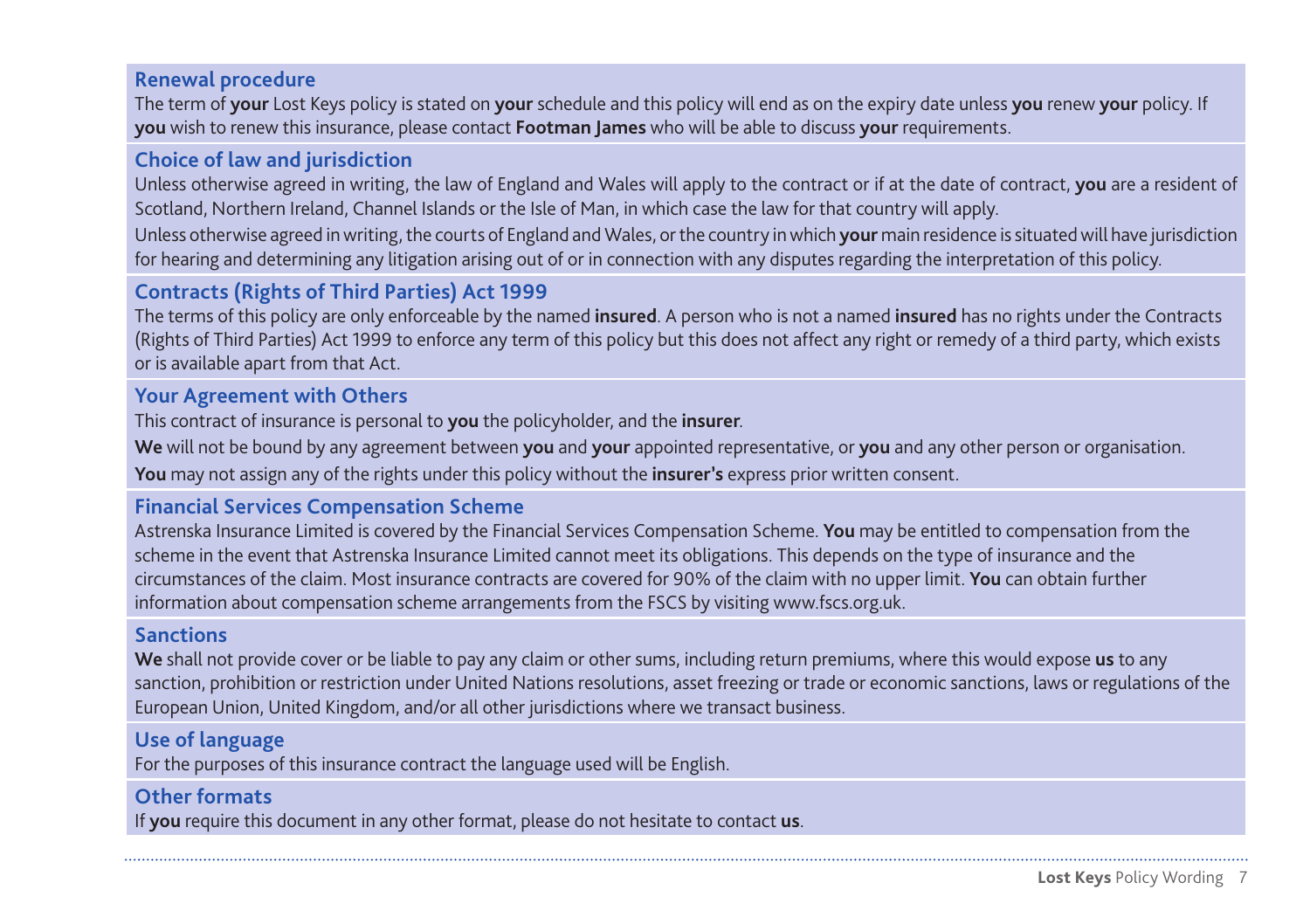

The words and phrases listed below will have the same meanings wherever they appear in this policy. These words and phrases can be identified in bold throughout the policy.

#### **Insured Key/Keys**

Any **vehicle keys** (including any immobiliser, infrared handset and/or alarm which is integral to any **insured key** if it cannot be repaired or reprogrammed) which grants **you** access to **your insured vehicle**.

#### **Insurer**

Astrenska Insurance Limited.

#### **Period of insurance**

Cover will be effective from the date shown on **your** schedule of insurance. The duration of cover will be 12 months, unless **you** are purchasing this cover mid-term. If purchased mid-term the duration of cover will be for the remaining term of **your** main policy, as stated on **your** schedule of insurance.

#### **Security Risk**

The risk arising from the accidental loss or theft of an **insured key** whilst in **your** personal custody which means it may be possible for someone who found the **key** to trace it to **your vehicle**. The decision as to whether or not **your** lost **insured keys** presents a **security risk** will be made by **us**.

#### **Territorial limits**

Great Britain, Northern Ireland, Channel Islands and the Isle of Man.

#### **Terrorism**

Any direct or indirect consequence of **terrorism** as defined by the Terrorism Act 2000 and any amending or substituting legislation.

#### **Vehicle**

The **vehicle**(s) specified in the current Certificate of Motor Insurance issued by Footman James.

#### **We/our/us**

Motorplus Limited trading as Coplus on behalf of Astrenska Insurance Limited.

#### **You/Your/Insured**

The policyholder or policyholders named on the policy schedule or any person driving an **insured vehicle**.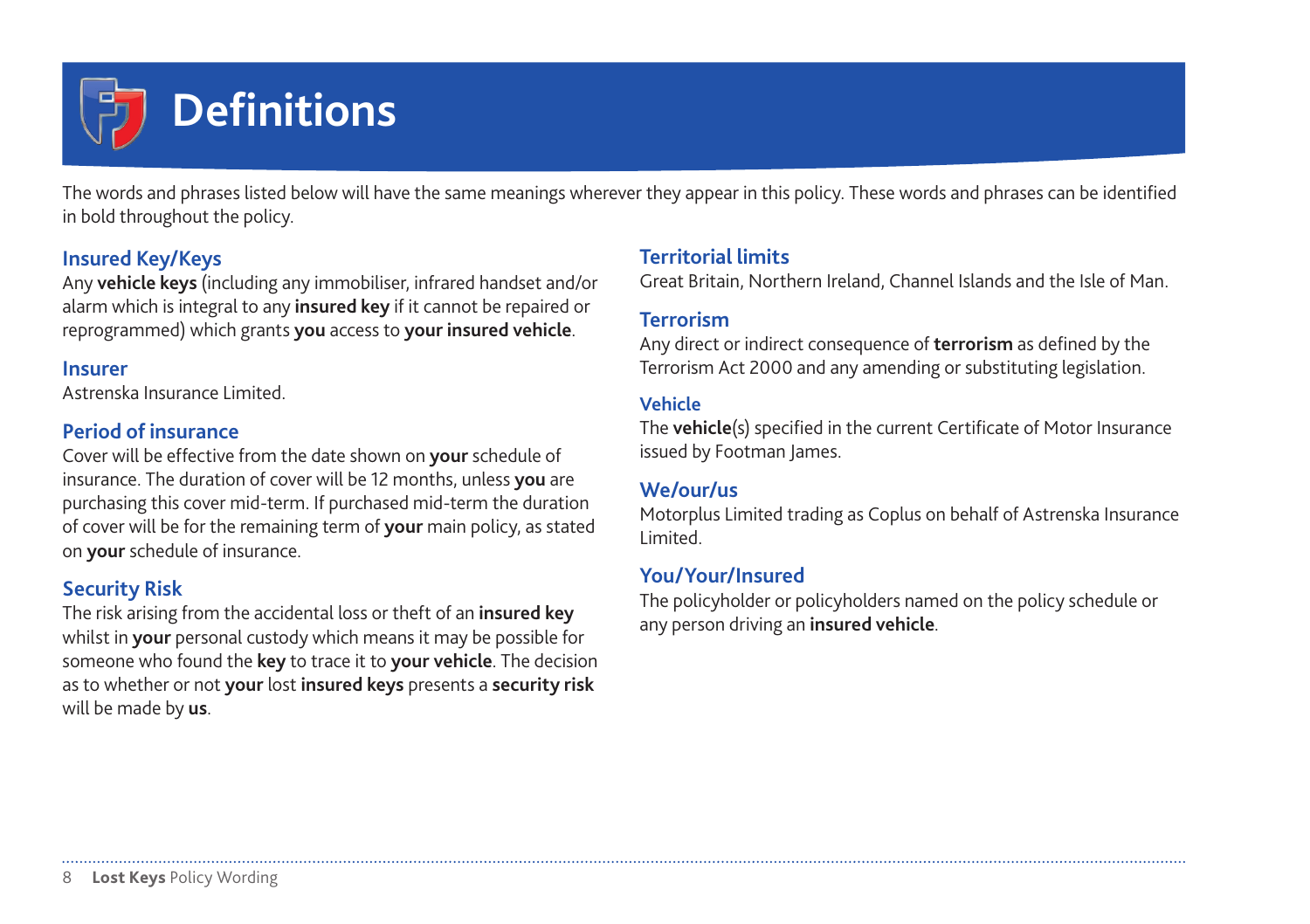# **Cover**

- 1. When **your insured keys** are lost, stolen or damaged by accidental means within the **territorial limits**, the **insurer** will pay up to £750 in any one **period of insurance** in respect of:
	- i. locksmiths' charges;
	- ii. new locks (if a **security risk** has arisen); and
	- iii. replacement **insured keys**
- 2. **Vehicle** hire for a period of up to 3 days if **your vehicle** is unusable as a result of lost or stolen **insured keys**, or damaged by accidental means. The **insurer** will pay up to a maximum of £75 per day for a hire vehicle e.g. Ford Focus 1.6 or a Peugeot 307 1.6 (ABI class S4).
- 3. The cost of reasonably incurred onward transportation if **you** are stranded due to the loss of, theft of, or damage by accidental means of **your insured keys** up to a maximum of £100 per day up to a maximum of 3 days.
- 4. If **your insured keys** are locked in **your vehicle you** must report this to **us** and **we** will arrange for a suitable contractor to attend. Upon validation of **your** claim, the **insurer** will reimburse **you** for costs incurred in obtaining a replacement key, or repairing or replacing any damaged lock, up to the policy limit of £750.

# **Safeguarding your keys**

There are a number of ways in which **you** can take precautions to better protect **your keys** as follows:

- a. Never attach anything to **your keys** that contains **your** name, address or any details of where **your** car may frequently be parked and never leave **keys** unattended.
- b. Never leave **your keys** in **your vehicle**, even for a moment, especially when **you** are visiting petrol stations, or whilst loading or unloading **your vehicle**. Always lock **your** car when leaving it.
- c. Do not keep duplicate **keys** on the same key ring as **your** main **keys**.
- d. Burglars are increasingly turning to key crime as sophisticated security measures are now fitted as standard to new cars, and have been known to break into homes and offices just to steal car **keys**. Never leave car **keys** close to the front door where they can be seen.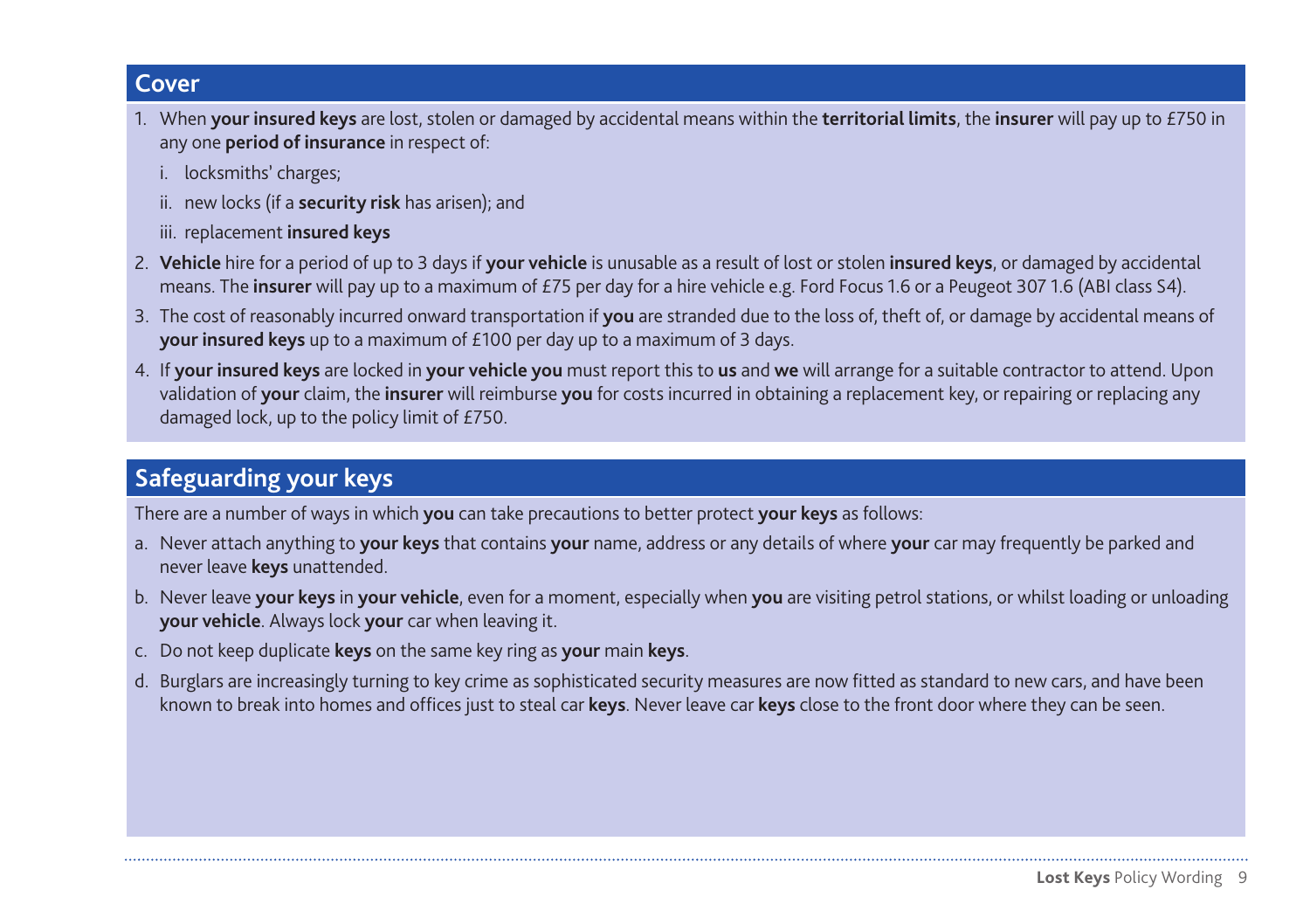# **General Conditions**

The following conditions apply to all sections of this policy. **You** must comply with them where applicable in order for **your** insurance to remain in full force and effect.

#### **1. Claims**

**You** must notify **us** within 30 days of any event which gives or may give rise to a claim, complete any forms requested by **us** or **your** insurance broker and promptly supply all information including any receipts and invoices for payment as required. If an **insured key** has been stolen it must be reported to the police immediately and a crime reference number obtained.

#### **2. Cancellation**

If **you** decide that for any reason this policy does not meet **your** insurance needs then please call Footman James within 14 days from the day of purchase or the day on which **you** receive **your** policy documentation, whichever is later, this is called the 'cooling off period'. On the condition that no claims have been made or are pending, the **insurer** will then refund **your** premium in full.

**You** may cancel this insurance policy at any time after this 14-day period, however no return of premium will be available.

The **insurer** will not be bound to accept renewal of any insurance and may at any time cancel any insurance document by giving a minimum of 7 days' notice in writing where there is a valid reason for doing so. A cancellation letter will be sent to **you** at **your** last known address. Valid reasons for **us** to cancel this insurance policy include but are not limited to:

- Fraud
- Non-payment of the premium
- Threatening or abusive behaviour
- Non-compliance with policy terms and conditions
- **You** have not taken reasonable care to provide complete and accurate answers to the questions **we** or **your** agent ask.

If the **insurer** cancels the policy, **you** will be entitled to a return of premium on a pro-rata basis, unless the reason for cancellation is fraud and/ or the **insurer** is entitled to keep the premium under the Consumer Insurances (Disclosure and Representations) Act 2012. Where the **insurer's** investigations provide evidence of fraud or misrepresentation, the **insurer** may cancel the policy immediately and backdate the cancellation to the date of the fraud or the date when **you** provided **us** with incomplete or inaccurate information. This may result in **your** policy being cancelled from the date **you** originally took it out and the insurer will be entitled to keep the premium.

If **your** policy is cancelled because of fraud or misrepresentation, this may affect **your** eligibility for insurance with the **insurer**, as well as other insurers, in the future.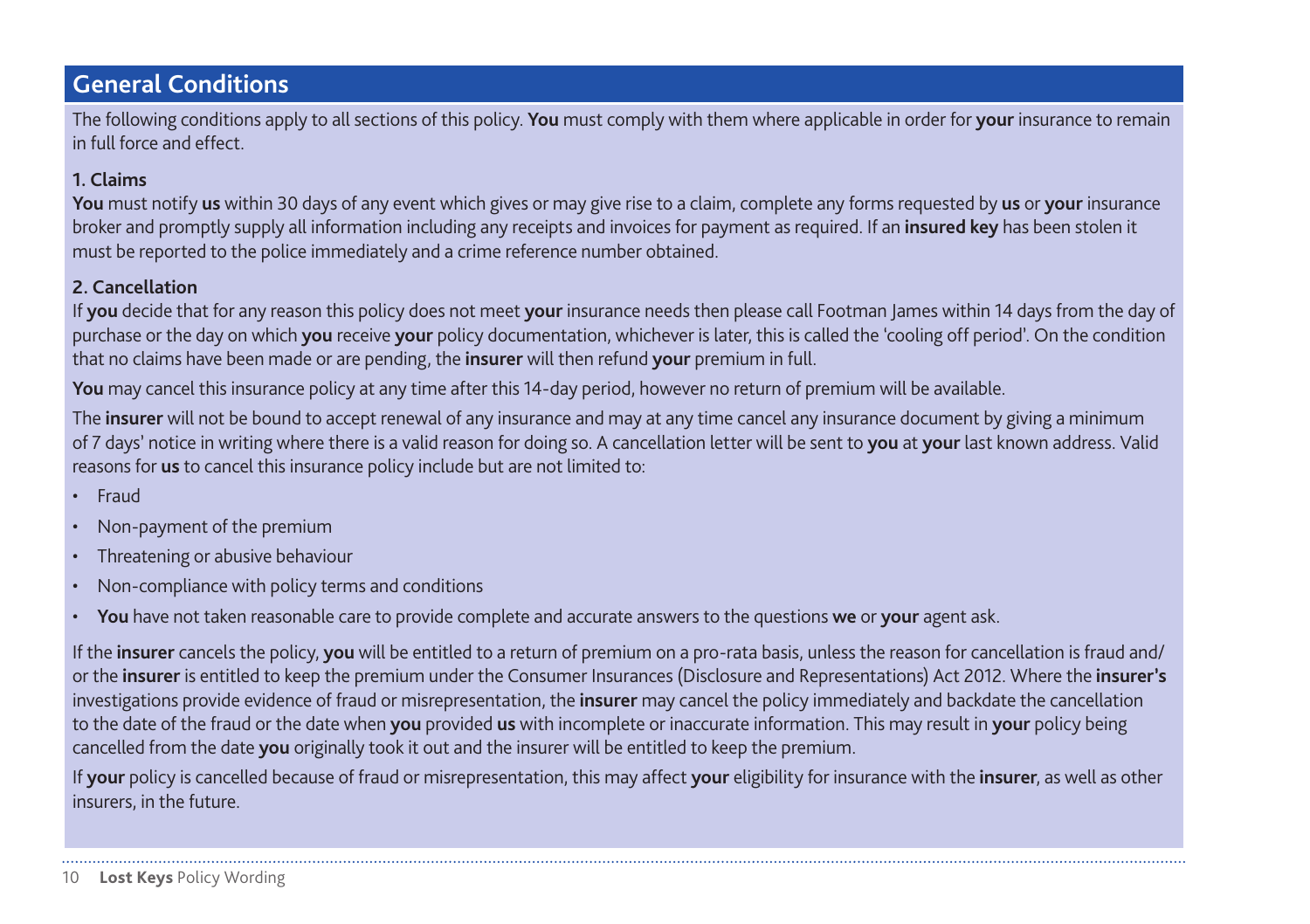# **General Conditions**

#### **3. Arbitration Clause**

If there is a dispute between **you** and **us**, or **you** and the **insurer**, which arises from this insurance, **you** can make a complaint to **us** in accordance with the complaints process which can be found on page 4. If **we**, or the **insurer**, are not able to resolve the matter satisfactorily and the matter can be dealt with by the Financial Ombudsman Service, **you** can ask them to arbitrate in the matter.

If the matter cannot be dealt with by the Financial Ombudsman Service, it can be referred to arbitration by a single arbitrator who will be agreed by both **you** and **us**. The arbitration shall be in accordance with the Arbitration Act 1996 and any amending or substituting legislation and will be binding on both parties. The costs of the arbitration shall be at the discretion of the arbitrator.

#### **4. Fraudulent Claims**

**You** must not act in a fraudulent way. If **you** or anyone acting for **you**:

- fails to reveal or hides a fact likely to influence whether **we** accept **your** proposal, **your** renewal, or any adjustment to **your** policy;
- fails to reveal or hides a fact likely to influence the cover **we** provide;
- makes a statement to **us** or anyone acting on **our** behalf, knowing the statement to be false;
- sends **us** or anyone acting on **our** behalf a document, knowing the document to be forged or false;
- makes a claim under the policy, knowing the claim to be false or fraudulent in any way; or
- makes a claim for any loss or damage **you** caused deliberately or with **your** knowledge.

If **your** claim is in any way dishonest or exaggerated, then **we** will not pay any benefit under this policy or return any premium to **you** and **we** may cancel **your** policy immediately and backdate the cancellation to the date of the fraudulent claim. **We** may also take legal action against **you** and inform the appropriate authorities.

#### **5. Severability Clause**

If any term of this contract of insurance is to any extent invalid, illegal or incapable of being enforced, such term will be excluded to the extent of such invalidity, illegality or unenforceability; all other terms will remain in full force and effect.

#### **6. Acts of Parliament**

All references to Acts of Parliament in this policy shall include the equivalent laws in Scotland, Northern Ireland, the Isle of Man and the Channel Islands and shall include any subsequent amendments, re-enactments or regulations.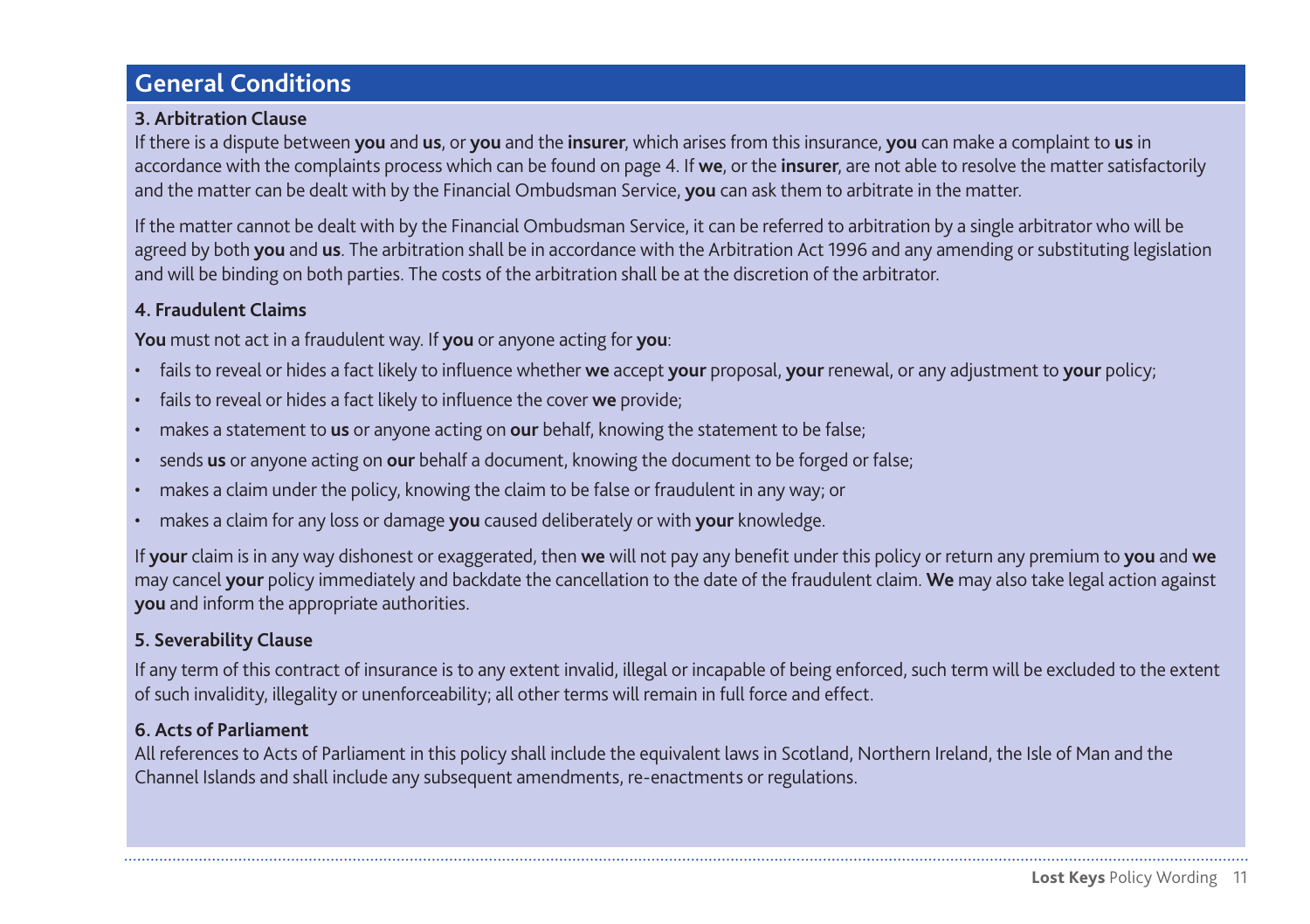# **General Exclusions**

The following exclusions apply to this insurance contract:

- 1. **We** will pay no more than £750 in total in any one **period of insurance** for any and all claims;
- 2. Any **insured keys** that have been lost or stolen for a period of less than 3 days (unless **we** are satisfied that a delay would cause undue hardship or significant expense);

The decision as to what constitutes undue hardship or significant expense will be made by **us** and may depend upon whether **you** can access **your vehicle** during the 3-day wait period or there is a **security risk** following the loss or theft of the **insured keys**;

- 3. **Insured keys** that are lost or damaged by accidental means by someone other than **you**, or stolen from someone other than **you**;
- 4. Any **insured keys** that are lost, damaged by accidental means or stolen and not reported to **us** within 30 days of occurrence;
- 5. **We** will not replace locks or **insured keys** to a higher specification to those that are lost, damaged or stolen;
- 6. Locks which were previously damaged prior to the loss or theft of **your insured keys**;
- 7. Costs incurred where **we** arrange for the attendance of a locksmith or other tradesmen, agent or representative at a particular location and **you** fail to attend;
- 8. Costs incurred where **you** make alternative arrangements with a third party, after **we** have already instructed a locksmith or other tradesman to attend a particular location;
- 9. Claims arising as a result of **your** failure to take reasonable steps to safeguard **insured key**(s);
- 10. Any claims made without valid receipts or tickets and prior authorisation by **us**;
- 11. Any claims made within 48 hours of the inception of this policy unless comparable insurance was previously in place and cover continues on an uninterrupted basis;
- 12. Any direct or indirect consequence of:
	- Irradiation, or contamination by nuclear material; or
	- The radioactive, toxic, explosive or other hazardous or contaminating properties of any radioactive matter; or
	- Any device or weapon which employs atomic or nuclear fission or fusion or other comparable reaction or radioactive force or matter, Loss or damage caused by irradiation, or contamination by nuclear material; or the radioactive, toxic, explosive or other hazardous or contaminating properties of any radioactive matter; or any device or weapon which employs atomic or nuclear fission or fusion or other comparable reaction or radioactive force or matter;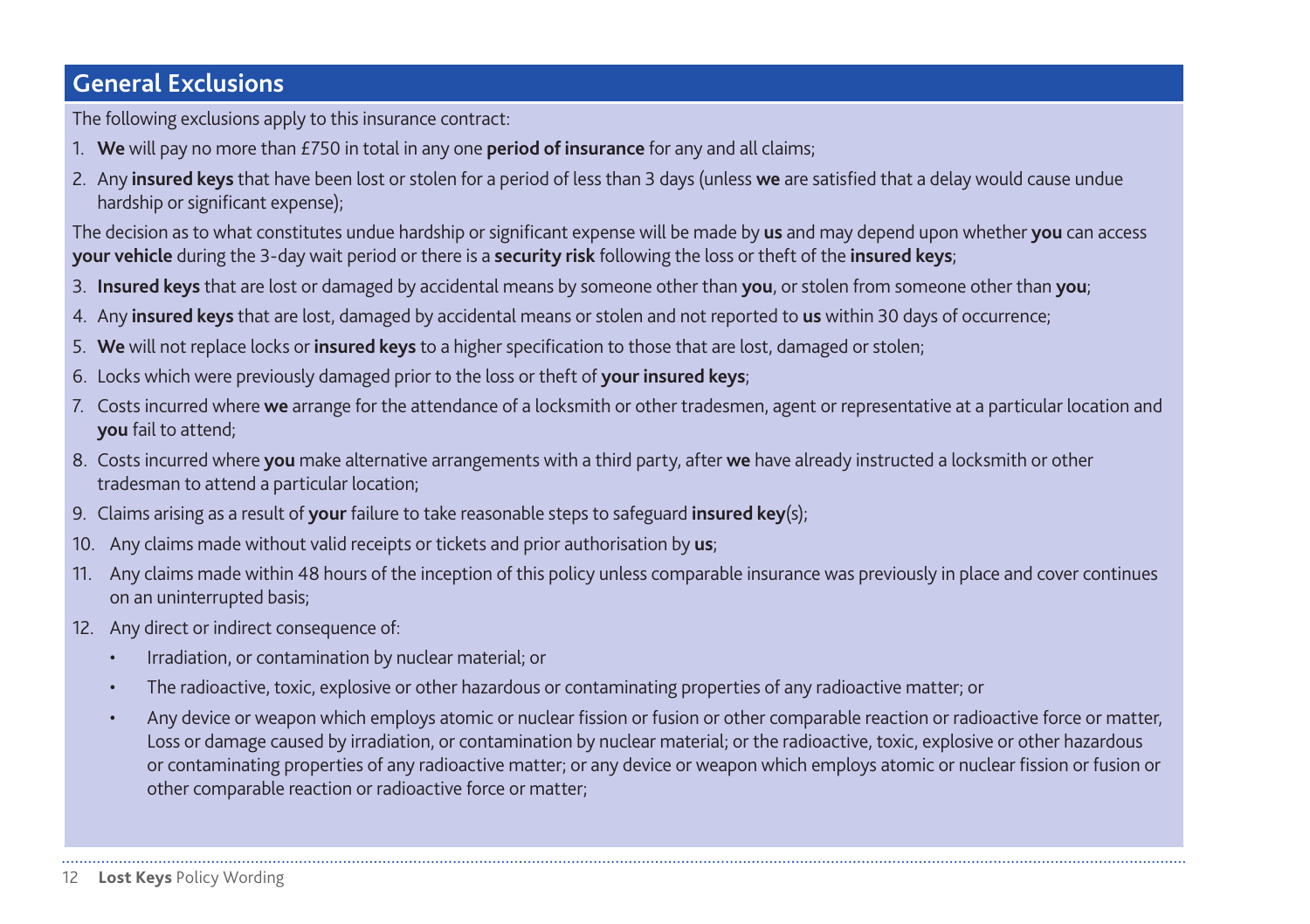# **General Exclusions**

- 13. Loss or damage caused by war, invasion, foreign enemy hostilities (whether war is declared or not), civil war, **terrorism**, rebellion, revolution, military force or coup, or confiscation, nationalisation, requisition, destruction of or damage to property by or under the order of any government, local or public authority;
- 14. Any claims arising from any deliberate or criminal act or omission by **you**;
- 15. Loss or theft of, or damage to **insured keys** occurring outside the **period of insurance**;
- 16. If **your insured key** ceases to function correctly a diagnostic check may be requested at **your** own expense. This is to confirm if the fault is with the **insured key** or the **vehicle**. Only faults identified as relating to the **insured key** are covered under this policy;
- 17. Any associated costs (other than the cost of replacing the **Insured key**(s)) if there are duplicate **keys** available to **you** immediately or within a reasonable period of time, unless **we** are satisfied that accessing **your** duplicate **keys** would cause undue hardship or significant expense. The decision as to what constitutes undue hardship or significant expense will be made by **us** and may depend upon how easily **you** can access **your** duplicate **keys**;
- 18. **Keys** which are given to **you** for safekeeping by a relative, friend, neighbour or employer;
- 19. Any loss of earnings or profits which **you** suffer as a result of the loss or theft of, or damage to an **insured key**;
- 20. Stolen **insured keys** which have not been reported to the police and a valid crime reference provided to **us**;
- 21. Wear, tear or general maintenance of **insured keys** or locks;
- 22. Any consequence, howsoever caused, including but not limited to Computer Virus in Electronic Data being lost, destroyed, distorted, altered, or otherwise corrupted.
- 23. For the purposes of this policy, Electronic Data shall mean facts, concepts and information stored to form useable communications, interpretations, or processing by electronic or electromechanical data processing or other electronically controlled hardware, software and other coded instructions for the processing and manipulation of data, or the direction and manipulation of such hardware.
- 24. For the purposes of this policy, Computer Virus shall mean a set of corrupting, harmful, or otherwise unauthorised instructions or code, whether these have been introduced maliciously or otherwise, and multiply themselves through a computer system or network of whatsoever nature.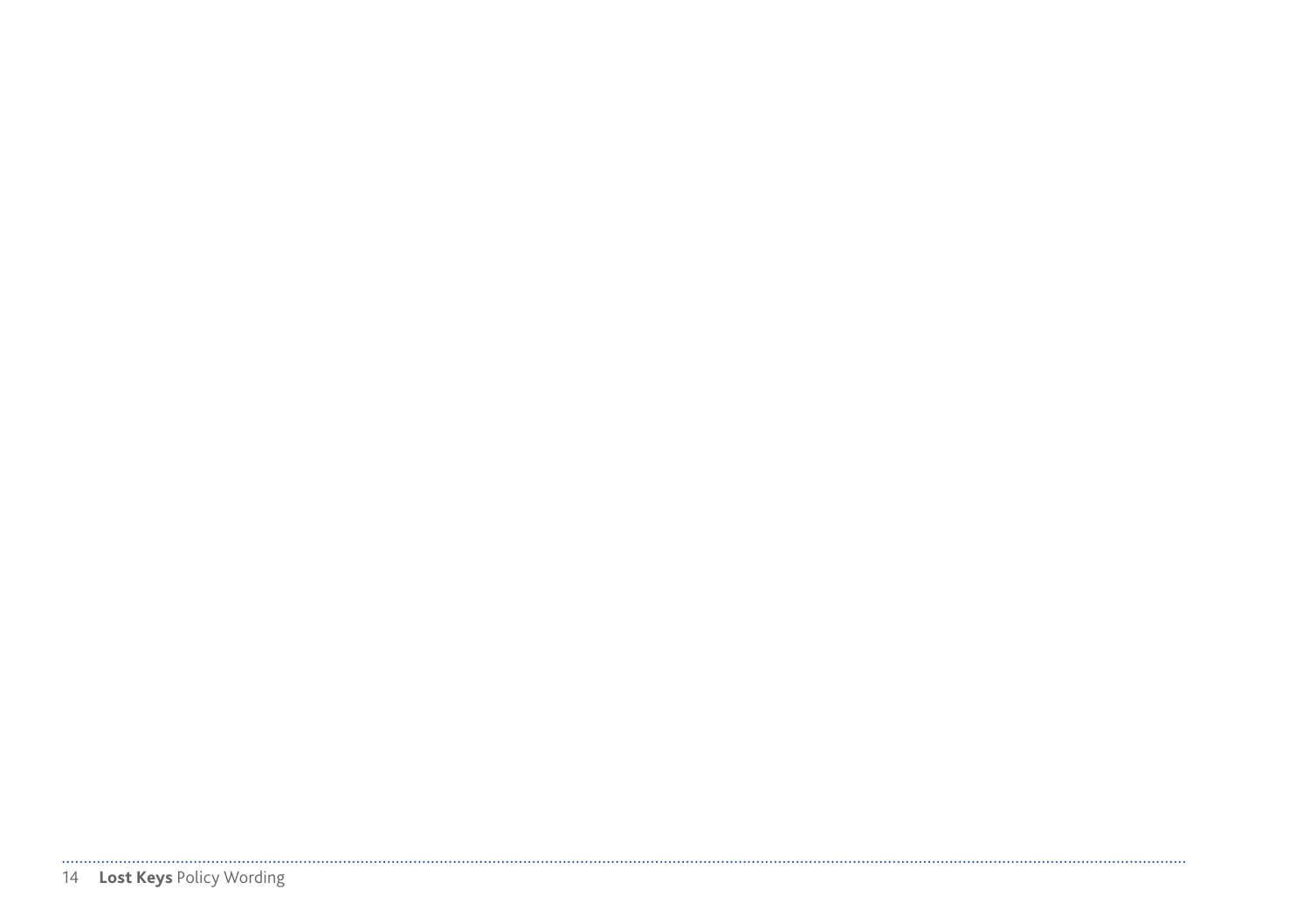**Lost Keys** Policy Wording 15